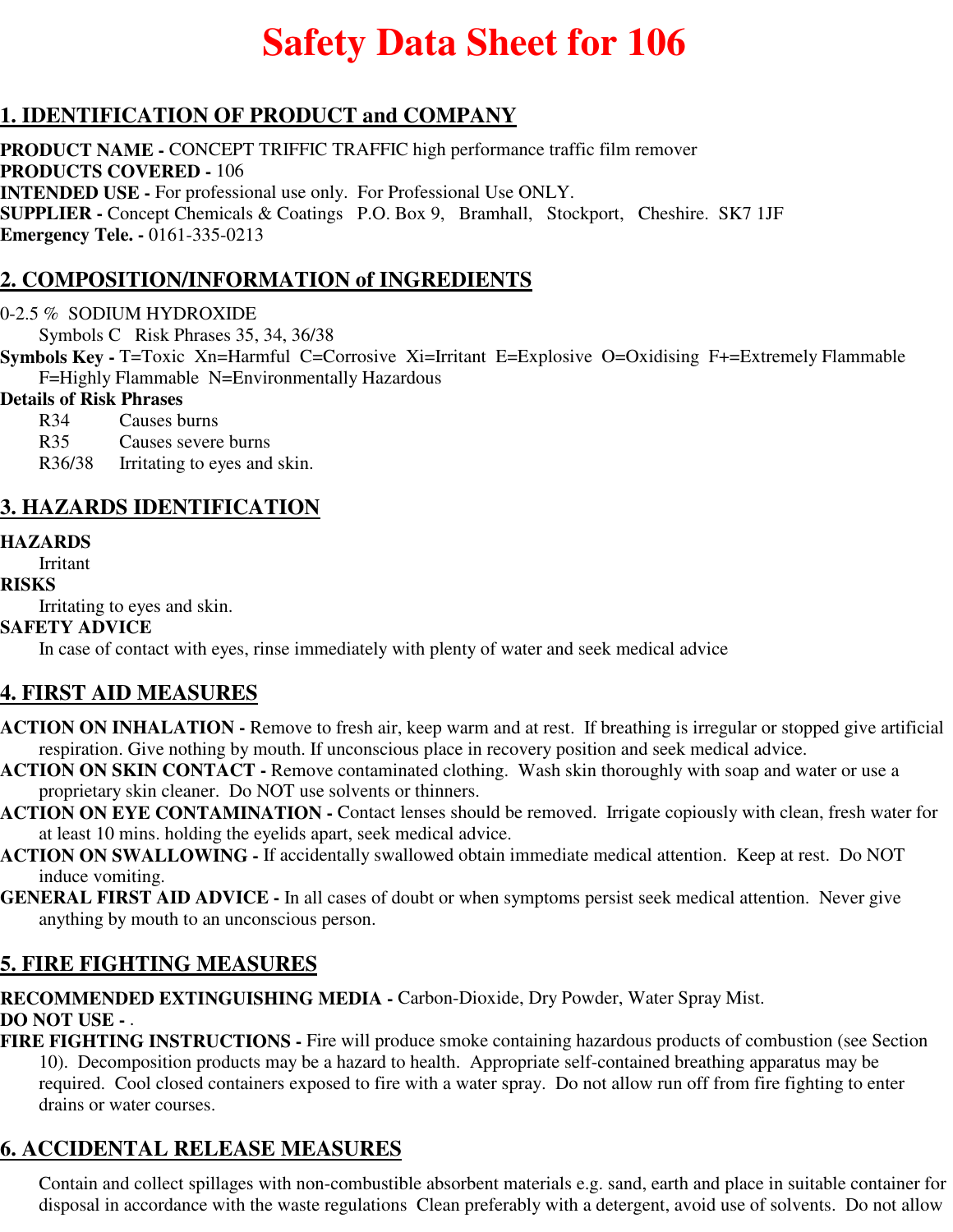to enter drains or water courses. If it does the local water company should be contacted immediately, in case of contamination of streams rivers or lakes the National Rivers Authority Refer to personal protective measures listed in sect. 7&8.

## **7. STORAGE AND HANDLING**

- **STORAGE PRECAUTIONS -** Observe the label precautions. Store between 5 & 25 $\sigma$ C in a dry well ventilated place away from sources of heat, ignition and direct sunlight. No smoking. Prevent unauthorised access. Containers which are opened should be properly resealed and kept upright to prevent leakage. Store away from oxidising agents and strongly alkaline and acidic materials. The principles contained in the HSE's guidance note Storage of Packaged Dangerous Substances should be observed when storing this product.
- **HANDLING PRECAUTIONS** Vapours are heavier than air and may spread along floors. They may form explosive mixtures with air. Prevent creation of explosive or flammable mixtures and avoid vapour concs higher than the OEL Do not use in areas where potential sources of ignition exist. Electrical equipment should be protected to the appropriate standard. Use non sparking tools & exclude sources of heat, sparks & flames Keep container tightly closed. Never use pressure to empty, container is not a pressure vessel. Always keep in containers made of the same material as the supply container. Avoid skin & eye contact. For personal protection see Sect.8. Good housekeeping and regular removal of waste materials will minimise risks.

## **8. EXPOSURE CONTROLS AND PERSONAL PROTECTION**

#### **OCCUPATIONAL EXPOSURE LIMITS**

SODIUM HYDROXIDE Short Term: 2 mgm/m3 Notation OES **NOTES -** Sen =Respiratory Sensitizer OES = Occupational Exposure Standard MEL = Maximum Exposure Limit OEL's are from EH40 except where marked SUP which are assigned by the supplier of the substance

- **ENGINEERING PRECAUTIONS** Provide adequate ventilation. Where reasonably practicable this should be achieved by the use of local exhaust ventilation and good general extraction. If extraction methods are insufficient to maintain concentrations of particulates and/or solvent vapours below relevant OEL's, suitable respiratory protective equipment should be worn.
- **GENERAL PRECAUTIONS** All ppe, including rpe, used to control exposure to hazardous substances must be selected to meet the requirements of the COSHH regulations.
- **RESPIRATORY PROTECTION** Air fed respiratory equipment should be worn when sprayed if levels cannot be controlled below OEL's and engineering methods cannot be reasonably improved.
- **HAND PROTECTION Full physical protection is best. Seek relevant advice from glove manufacturers. Barrier cream may** be of help but should not be applied after exposure has occurred.
- **EYE PROTECTION -** Eye protection designed to protect against liquid splashes should be worn.
- **SKIN PROTECTION -** Cotton or cotton/synthetic overalls or coveralls are normally suitable. Grossly contaminated clothing should be removed and the skin washed with soap & water or a proprietary skin cleaner.

# **9. PHYSICAL AND CHEMICAL PROPERTIES**

**Physical State -** BLUE FLUID **Specific Gravity -** 1.04 **Solubility in Water -** MISCIBLE

# **10. STABILITY AND REACTIVITY**

Stable under the recommended storage & handling conditions (see Sect.7). Keep away from oxidising agents and strongly alkaline and acid materials to prevent the possibility of an exothermic reaction.

# **11. TOXICOLOGICAL INFORMATION**

There is no data available on the product itself. Exposure to organic solvent vapours may result in adverse health effects such as irritation of the mucous membrane and respiratory system and adverse effects on the renal and central nervous